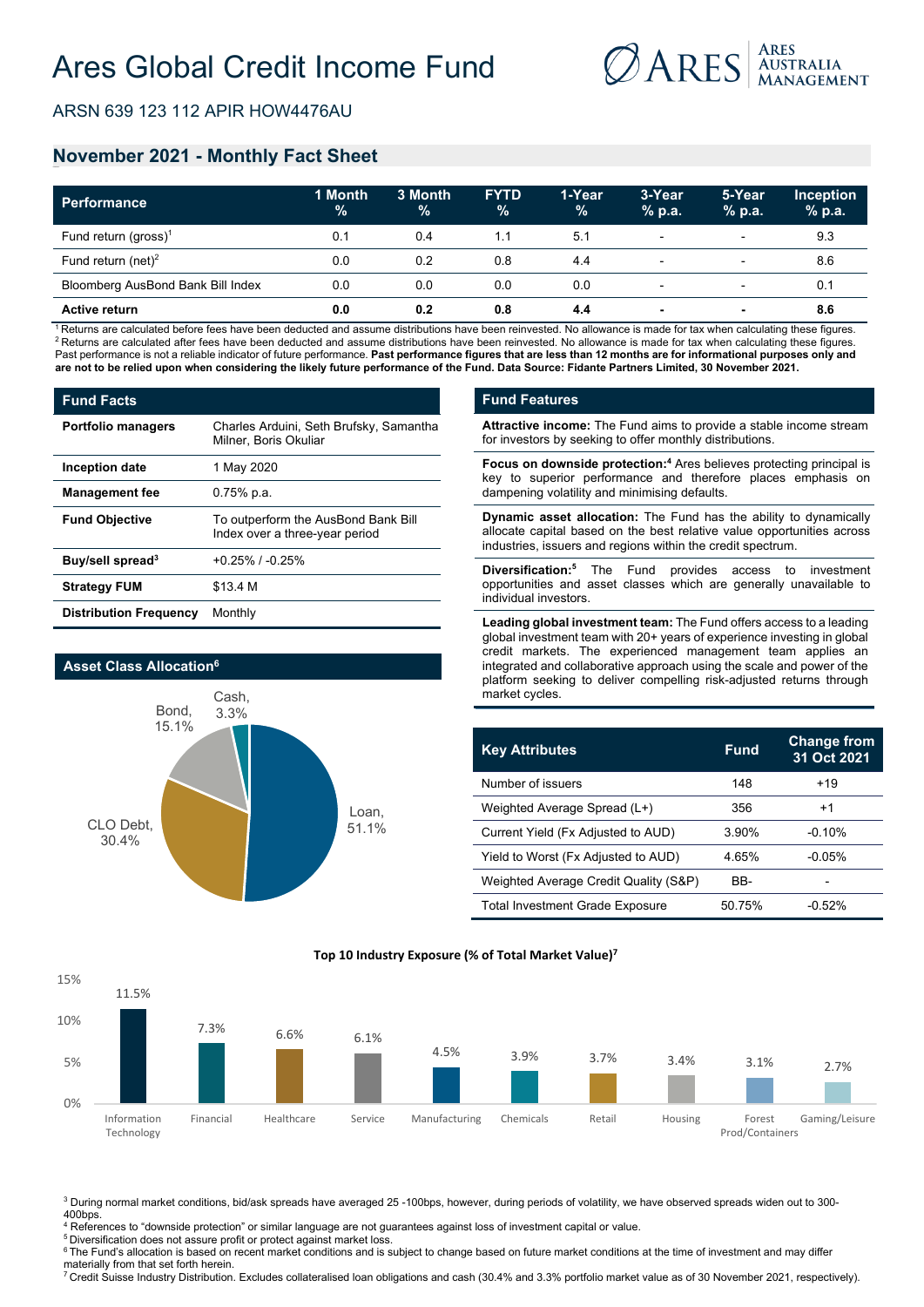

# **Market Commentary**

Despite continued improving corporate credit fundamentals, various factors put downward pressure on the U.S. leveraged credit markets during November including concerns surrounding the Omicron variant, central bank tightening as well as inflationary pressures, including persistent supply chain issues, rising commodity prices and surging rent prices.

U.S. high yield bonds posted their weakest performance since March 2020, returning  $-1.03\%$  in November<sup> $(1)$ </sup>, amid significant yield curve flattening as markets priced in hawkish remarks from Federal Reserve Chair Powell indicating an earlier start to rate hikes. U.S. high yield primary market activity generated its third lightest volume thus far in 2021, as 46 bonds priced for \$32.4 billion over the course of the month. Meanwhile, U.S. high yield funds reported outflows of -\$1.4 billion in November after consecutive inflows during the last three months.(2)

U.S. leveraged loans proved more resilient to inflationary pressures than high yield bonds, returning -0.15% in  $N$ ovember<sup>(3)</sup>, as accelerating retail inflows and record CLO origination provided a supportive technical backdrop. Loan primary market activity generated its fifth largest volume thus far in 2021, with \$74.8 billion in loans pricing over the course of November. Notably, eleven offerings linked to the **Secured Overnight Financing Rate** (SOFR) priced for \$7.2 billion during the month, compared to five SOFR-linked deals in October. Meanwhile, against the backdrop of rising interest rate risk, demand for loans remained robust in November with \$3.1 billion of retail inflows.(2)

U.S. CLO debt securities delivered mixed performance in November, with returns for most senior tranches relatively flat for the month.(4) Despite broader macro volatility, CLO market conditions remain supportive as stable liability spreads and steady leveraged loan supply continue to fuel robust CLO new issue, reset and refinancing activity in 2021. Specifically, U.S. CLO issuance, including refinancings and resets, totalled \$426.2 billion for the year-to-date period.<sup>(5)</sup>

Conversely, U.S. investment grade bonds outperformed risk assets and returned  $0.30\%$  in November<sup> $(6)$ </sup>, as higher U.S. Treasury yields, improving credit fundamentals and moderating net supply provided a supportive backdrop for high grade credit. In Europe, high yield bonds returned -0.57% in November<sup>(7)</sup>, amid a slowdown in demand due to investor concerns surrounding the emergence of the Omicron variant, while the European loan market posted positive results, returning 0.15% in November(8), its eighth consecutive month of positive total returns. In the primary market, despite moderating deal flow in November, European high yield and leveraged loan issuance in 2021 is on record pace and remains on track for the busiest year of issuance since 2007.(2)

### **Market Outlook**

December began with volatility in the markets as fears around the Omicron variant and its unknown characteristics created investor uncertainty. However, these fears were quickly assuaged and high yield and leveraged loan prices bounced back alongside equities in the largest price increase of the year. This intermittent volatility is characteristic of what we expect to see as we move into year-end and 2022, with one-off events that may impact the markets, such as Federal Reserve action, midterm elections and the emergence of new variants. In parallel, we also expect increased dispersion in the credit markets as these macroeconomic headwinds impact some businesses and sectors more than others. Consequently, we believe market participants will differentiate between these "winners" and "losers," similar to 2019, with fundamentals driving performance instead of liquidity conditions.

Rising inflation and continued supply chain issues have also persisted, contributing to single-name dispersion as some businesses will be able to pass through increased costs or weather these issues, while others will not. As a result, alpha generation will largely be determined by avoiding these underperforming credits and picking the outperformers, which underscores the importance of active portfolio management. We believe that Ares is well-positioned to navigate these environments where alpha is generated by strong credit selection due to our global platform, cycle-tested team and fundamental, bottom-up process.

## **Fund Commentary**

The Ares Global Credit Income Fund ("the Fund") experienced flat returns in November, as leveraged credit markets stumbled amid increased volatility and inflation concerns. The detractors from performance were broad-based and spread across the portfolio but were slightly offset by positive performance within certain Single-B rated loans. In addition, certain Double-B rated high yield bonds proved resilient against inflationary pressures and moderating high yield flows. Specific to the structured credit allocation, the Fund's CLO debt exposure was generally flat for the month, buoyed slightly by strong technicals and robust CLO origination. On a year-to-date basis, all asset classes continue to be accretive to performance, and we believe the recent market volatility will create opportunities for discerning credit pickers like Ares going into year-end.

In terms of portfolio positioning, we took profits on certain Single-B rated bonds and rotated into Double-B rated loans and IG-rated CLO debt securities. With the outlook of a higher rate environment, we continue to increase our exposure to loans, which continue to benefit from the robust demand for floating rate assets, and in the case of structured credit, pick-up in overall yield. Specifically, we have reduced the Fund's bond exposure from 22% at August month-end to 15% as of November monthend. Looking ahead, we remain constructive on the loan market as technicals remain favorable due to record CLO creation, increasing retail and institutional inflows, and increasing repayments. Within the loan allocation, we remain overweight the Single-B rated cohort and continue to be focused on new issue loans with the **London Interbank Offered Rate** (LIBOR) / SOFR floors as we seek to maximize carry rather than chase deep discount credits. Within the portfolio's bond allocation, we plan to repurchase certain higher quality names as they become oversold amid rate fears. Within the Fund's structured credit allocation, we continue to favor transactions with high quality underlying portfolios and ample time remaining in their reinvestment periods. To minimize risk associated with potential spread widening, we have focused recent purchases on Triple-B rated CLO debt securities that exhibit below-market spread duration.

We remain modestly overweight credit risk and underweight duration with the outlook of low default rates and a higher interest rate environment ahead. We are generally constructive heading into year-end as we expect strengthening credit fundamentals, steady inflows and moderating primary market activity to drive a supportive technical backdrop. We are closely monitoring the impact of the Omicron and Delta variants and vaccine durability as well as global central bank action, rising interest rates and inflation. Overall, we believe credit selection and active portfolio management will continue to be paramount going into year-end. As a result, we view the Fund to be well-positioned to deliver attractive returns due to our disciplined investment process rooted in fundamental credit selection, relative value analysis, and rigorous risk management.

As of 30 November 2021. Sources: (1) ICE BofA US High Yield Index "H0A0", (2) JPM, (3) Credit Suisse Leveraged Loan Index "CSLLI", (4) CLOIE, (5) LCD, (6) Bloomberg Barclays U.S. Aggregate Bond Index, (7) ICE BofA European Currency High Yield Constrained Index Hedged to EUR, (8) Credit Suisse Western European Leveraged Loan Index Hedged to EUR.